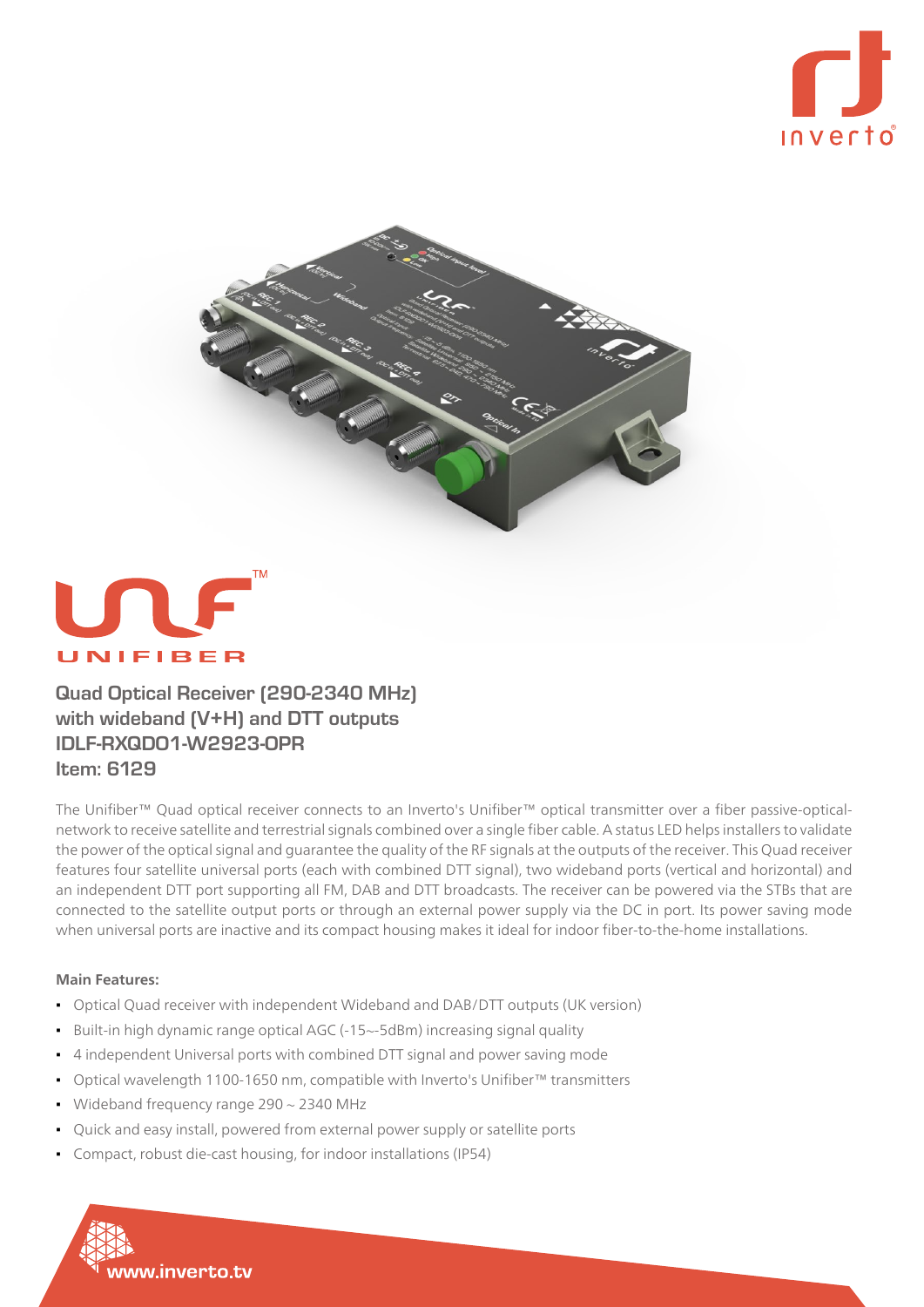

## **Technical** data

Optical input  $W$ avelength  $1100 \sim 1650$  nm Optical input level  $-15 \sim -5$  dBm Optical port 1, FC/UPC

Satellite Universal output ports 4x, with combined DTT; F-type Output frequency range  $950 \sim 2150$  MHz Output frequency range - DTT FM/DAB/VHF 88 ~ 240 MHz

Output power level example to the same of the same states of the same of the same of the same of the same of the same of the same of the same of the same of the same of the same of the same of the same of the same of the s Output power level - DTT - level power Output power level - DTT - level power ASS dBm (75dBuV) Output level variation and a variation of the 4 dB max. Control signals (Vertical/Horizontal, Low/High (band Power supply The Contract of the 20 NDC Current consumprion per port 60 mA max. Return loss 2008 and 2008 and 2008 and 2008 and 2008 and 2008 and 2008 and 2008 and 2008 and 2008 and 2008 and 2008 and 2008 and 2008 and 2008 and 2008 and 2008 and 2008 and 2008 and 2008 and 2008 and 2008 and 2008 and 200  $Impedance$  75  $\Omega$ 

Satellite wideband outputs Output frequency range frequency of 290  $\sim$  2340 MHz Output power level example to the set of the set of the set of the set of the set of the set of the set of the set of the set of the set of the set of the set of the set of the set of the set of the set of the set of the s Output power supply and the control of 10 - 20 VDC Return loss 2008 and 2008 and 2008 and 2008 and 2008 and 2008 and 2008 and 2008 and 2008 and 2008 and 2008 and 2008 and 2008 and 2008 and 2008 and 2008 and 2008 and 2008 and 2008 and 2008 and 2008 and 2008 and 2008 and 200 Impedance  $75 \Omega$ 

DTT outputs Output ports and the state of the state of the 1x, F-type

Output power level example and the same of the same states of the S23 dBm (75dBuV) Output level variation and a variation of the 4 dB max. Return loss 8 dB min. Impedance 75  $\Omega$ 

Power supply Power supply - via DC in 20 V DC, 3.5/1.3 mm DC jack Power consumption (all ports active) 5 W max. Power consumption (universal ports inactive) 2.7 W max. Earthing terminal The Ves

UHF  $470 \sim 790$  MHz 13/18 VDC, 0/22kHz

Output ports **Output ports COVERTIZE SETS** 2x Horizontal, Vertical; F-type

Frequency range Frequency range FM/DAB/VHF 88 ~ 240 MHz UHF  $470 \sim 790$  MHz